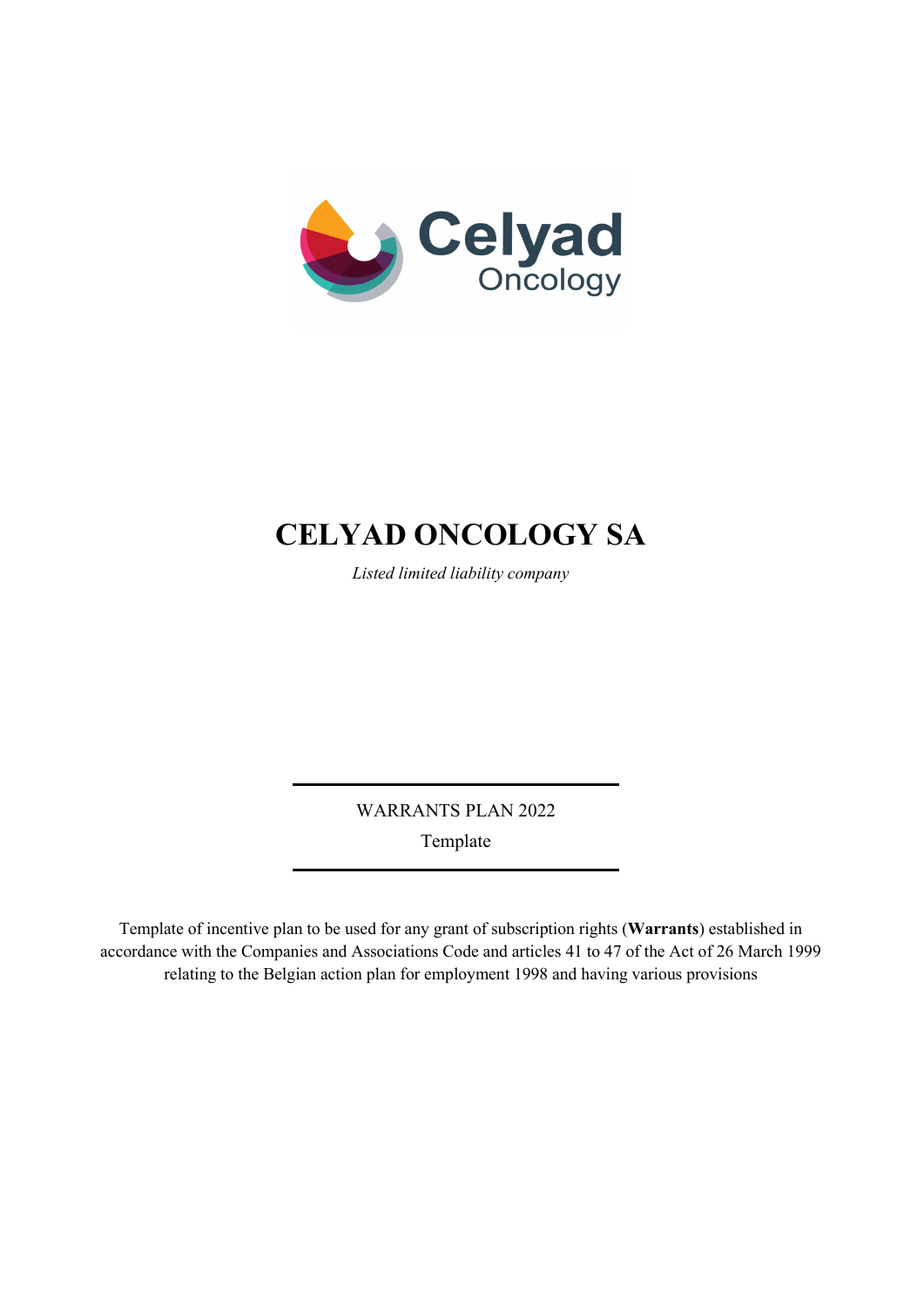## **PREAMBLE**

This Warrant Plan of CELYAD ONCOLOGY SA (the "**Plan**") aims to motivate and inspire loyalty among the Beneficiaries. Well aware of the fact that their contribution is essential to the development of its activities and the growth of its results, the Company wishes to give the Beneficiaries the opportunity to become shareholder or to increase their participation, hoping to make a financial gain in the event of a positive evolution of the results and, consequently, the Company's value.

The Plan's principles have been determined by the Board of Directors and have been approved by the general shareholders' meeting.

In addition, the list of beneficiaries, as well as the exercise price of the Warrants will be determined by the Board of Directors prior to any offer.

The Plan is drawn up in accordance with the applicable provisions of the Belgian act of 26 March 1999 (and more precisely section VII hereof) governing the shares with a discount and stockoptions (articles 41 to 47).

This Plan governs the terms and conditions of any grant of Warrants taking place for the 12 months period after its approval by the general shareholders' meeting.

The conditions governing the exercise of the Warrants must also be read in the light of the provisions of the "*Dealing Code*" which is applicable within the Company and available on the Company's website [\(www.celyad.com\)](http://www.celyad.com/).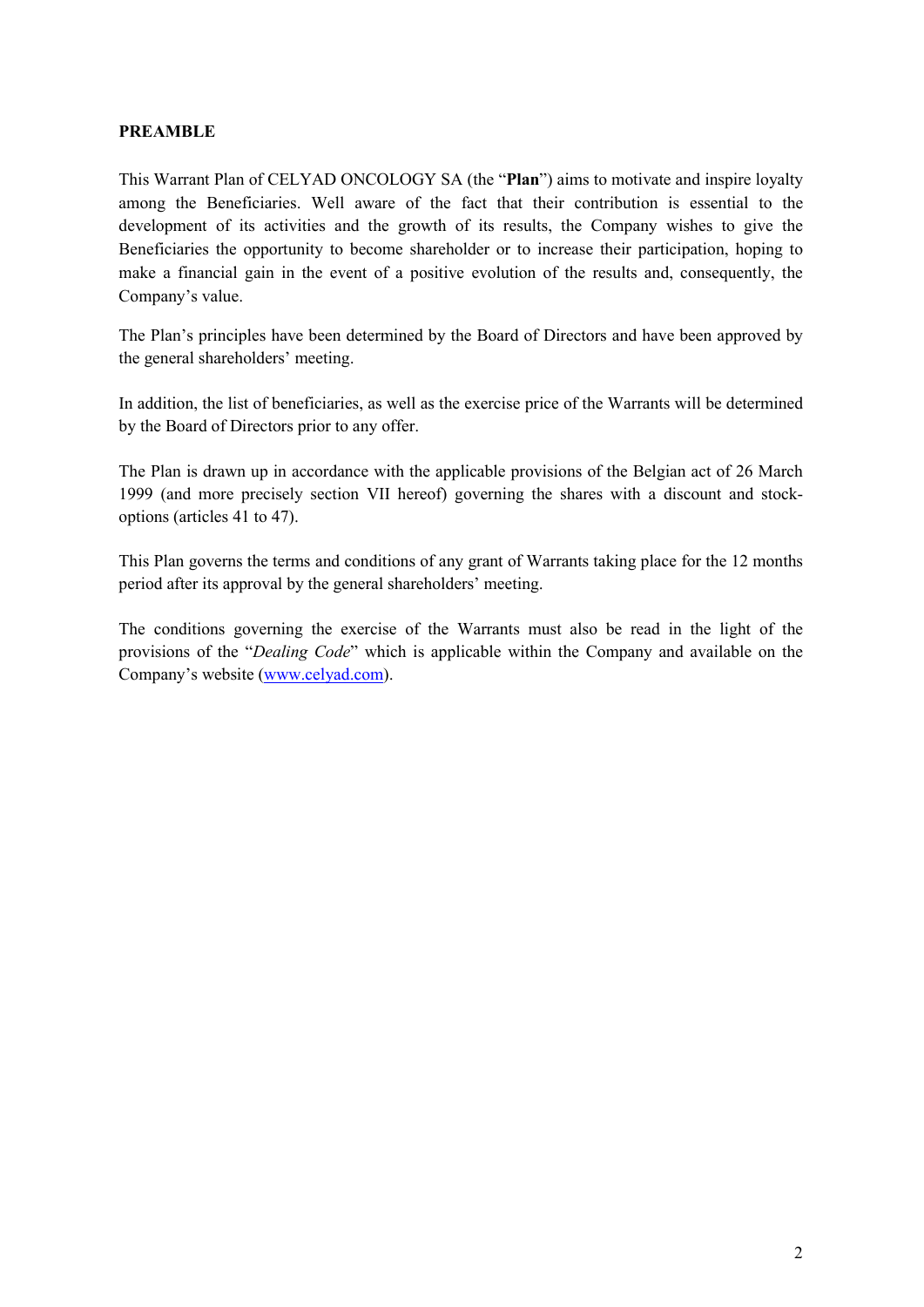# 1. **DEFINITIONS**

| <b>Share</b>                                   |                      | A new share of the Company, granting the same rights and<br>advantages as the existing shares of the Company.                                                                                                                                                                                 |
|------------------------------------------------|----------------------|-----------------------------------------------------------------------------------------------------------------------------------------------------------------------------------------------------------------------------------------------------------------------------------------------|
| <b>Allocation</b>                              |                      | The allocation of Warrants following the acceptance of an Offer.                                                                                                                                                                                                                              |
| <b>Bad Leaver</b>                              |                      | Has the meaning given in article 8.6 of the Plan.                                                                                                                                                                                                                                             |
| <b>Beneficiary</b>                             |                      | A current Member of the Staff, of the management or of the Board<br>of Directors of the Company, working as an employee, as a self-<br>employed people or through a management company, to whom at<br>least (1) Warrant has been allotted.                                                    |
| <b>Conditions for</b><br><b>Exercice</b>       |                      | The conditions under which the Beneficiaries are entitled to<br>exercise a Warrant during the Exercise Periods.                                                                                                                                                                               |
| <b>Board of Directors</b>                      | $\ddot{\phantom{a}}$ | The board of directors of the Company.                                                                                                                                                                                                                                                        |
| <b>Offer Letter</b>                            |                      | The template attached hereto in Annex $1 -$ Offer letter.                                                                                                                                                                                                                                     |
| <b>Reply Form</b>                              |                      | The template attached hereto in Annex $2 -$ Reply form.                                                                                                                                                                                                                                       |
| <b>Exercise Form</b>                           |                      | The template attached hereto in Annex $3 -$ Exercise form.                                                                                                                                                                                                                                    |
| <b>Good Leaver</b>                             | $\ddot{\phantom{a}}$ | Has the meaning given in article 8.6 of the Plan.                                                                                                                                                                                                                                             |
| <b>Act relating to Stock</b><br><b>Options</b> |                      | The Act of 26 March 1999 relating to the Belgian action plan for<br>employment of 1998 and having various provisions.                                                                                                                                                                         |
| <b>Member of the Staff</b>                     | $\mathbb{R}^2$       | Has the meaning provided under Article 1:27 of the new companies and<br>associations Code                                                                                                                                                                                                     |
| Offer                                          |                      | The offer of at least one (1) Warrant to one or more Beneficiaries, in<br>accordance with the provisions of the Plan.                                                                                                                                                                         |
| Warrant                                        |                      | A subscription right issued by the Company, granting the Beneficiaries the<br>right to subscribe, in accordance with the terms and conditions as set out in<br>the Plan, during the Exercise periods, to a number of Shares determined by<br>the Plan, against payment of the Exercise Price. |
| <b>Exercice Period</b>                         |                      | The period during which the Warrants may be exercised in accordance with<br>the Plan.                                                                                                                                                                                                         |
| Plan                                           |                      | This incentive plan.                                                                                                                                                                                                                                                                          |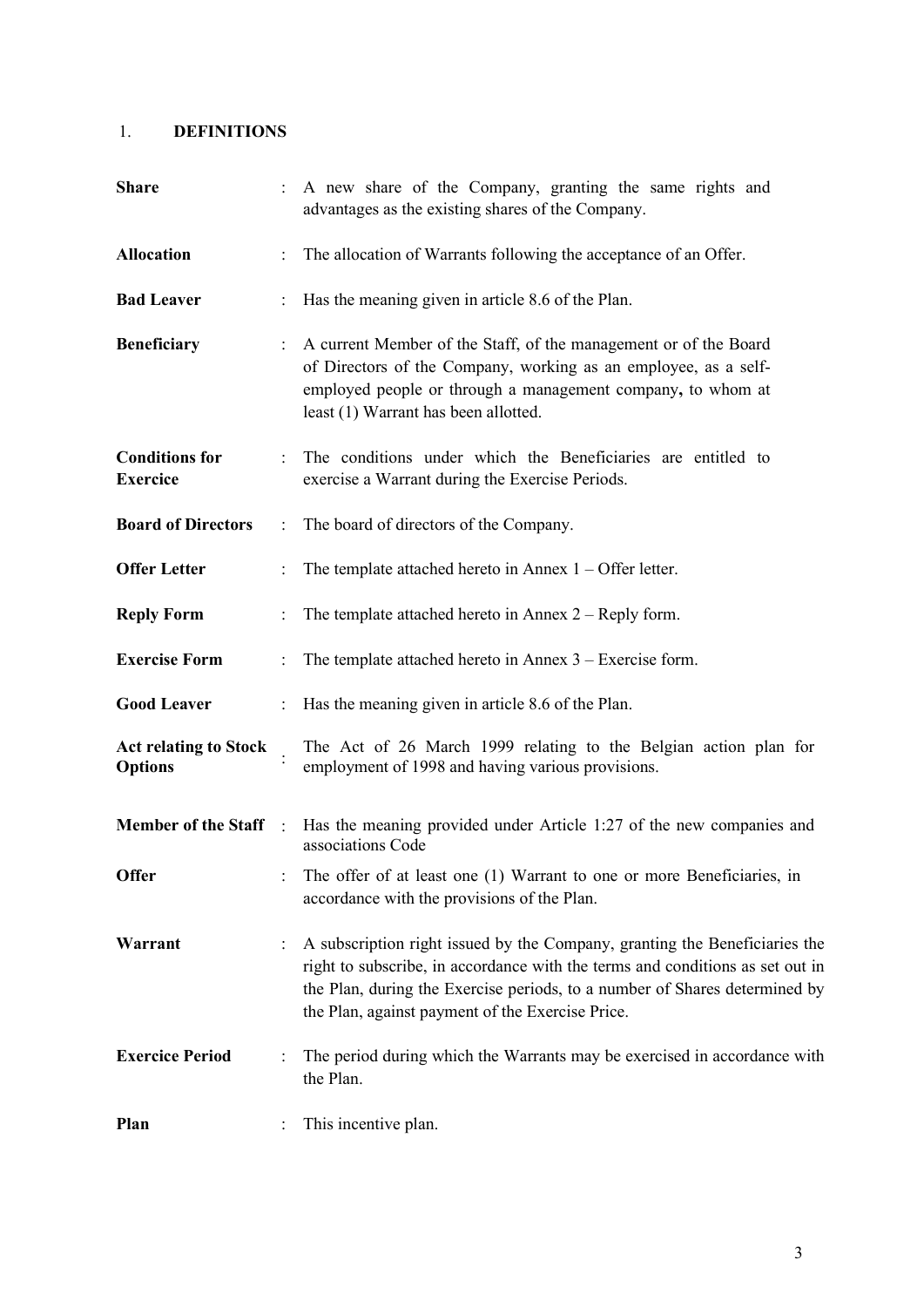| <b>Exercise Price</b>                 | : The amount payable for the exercise of a Warrant pursuant to the Plan.                                                                                                                                                                                                                 |
|---------------------------------------|------------------------------------------------------------------------------------------------------------------------------------------------------------------------------------------------------------------------------------------------------------------------------------------|
| Company                               | : Celyad Oncology SA, a public limited liability company, registered with<br>the register of legal entities kept at the Crossroads Bank for Enterprises<br>under number 0891.118.115 (RLE Brabant Wallon) and of which its shares<br>are listed on EURONEXT Brussels and EURONEXT Paris. |
| <b>Affiliated</b><br><b>Companies</b> | : Means any company controlled by the Company.                                                                                                                                                                                                                                           |

#### 2. **GENERAL MECHANISM OF THE OFFER OF WARRANTS**

Pursuant to the Plan, the Company will allot to the Beneficiaries a certain number of Warrants. These Warrants are issued by decision of the general shareholders' meeting or by decision of the Board of Directors within the framework of the authorized capital. The Warrants are then allotted upon decision of the Board of Directors resolving on the recommendation of the Nomination and Remuneration Committee.

Each Warrant gives its holder the right (but not the obligation) to subscribe, under the Exercise Conditions, during the Exercise Periods and against payment of the Exercise Price, to one Share.

## 3. **BENEFICIARIES**

The Warrants may be offered to any individual performing professional services, whether in principal or secondary, for the direct or indirect benefit of the Company or an Affiliated Company, in his capacity of an employee or future employee, in his capacity of a current or future self-employed people (as the case may be through a management company) or in his capacity of director.

The Warrants Offer does not create any right, on the part of the Beneficiaries, to receive (additional) Warrants in the future.

The Warrants Offer and the right to exercise these are not part of the employment agreement or service agreement concluded with the Company and therefore can not be considered as an acquired right. In addition, the Beneficiaries expressly accept that the decisions relating to the Warrants fall within the exclusive and discretionary competence of the Company. This grant shall not be taken into account in the calculation of any indemnity whatsoever which may be due to the Beneficiaries.

## 4. **CLOSED PERIOD**

The eventual exercise of the Warrants shall take place in compliance with the terms and conditions imposed by the Company, and cannot in particular be exercised during the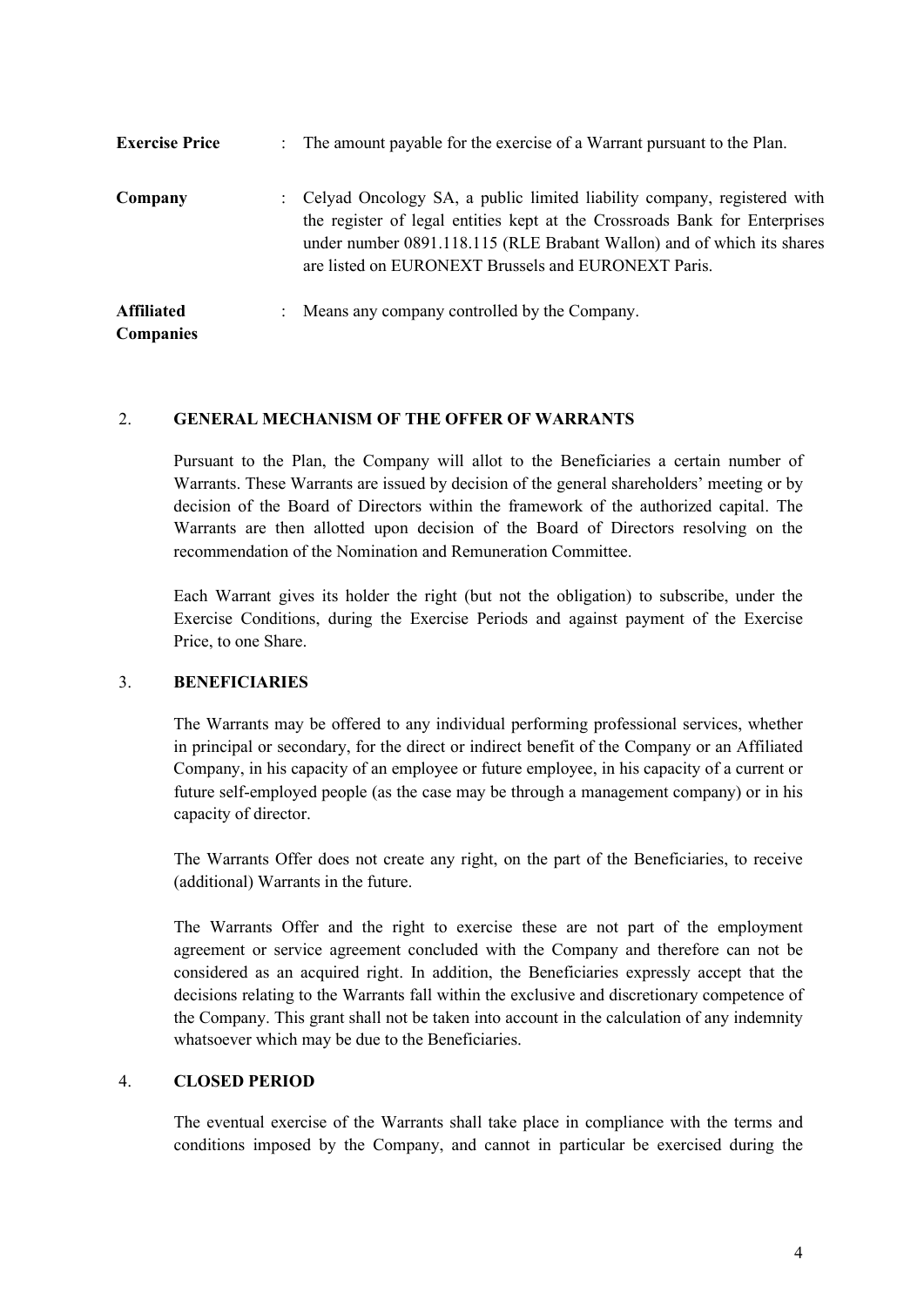closed periods determined by the Company or by law.

## 5. **WARRANTS**

#### 5.1 **Number of Warrants per Beneficiary**

The number of Warrants offered to each of the Beneficiaries is freely determined by the Board of Directors, acting upon the recommendation of the Nomination and Remuneration Committee. As the case may be, the Board of Directors may empower the managing director (CEO) in order to determine the allocation of Warrants in favor of Beneficiaries other than members of the Board of Directors and members of the Executive Committee.

## 5.2 **Nature of the Warrants**

The Warrants are exclusively in registered form. As soon as they are offered and accepted, the Warrants will be numbered and recorded in a special register, which will be kept up to date as regards the amount of Warrants held by each Beneficiary.

## 5.3 **Price of the Warrants**

The Warrants will be allotted free of charge to the Beneficiaries.

## 5.4 **Term of the Warrants**

Warrants are allotted for a limited term at their issuance. This term is limited to ten (10) years.

Notwithstanding this term, the Exercise Period is determined by the Board of Directors in accordance with the article 8.4.

Any Warrant that has not been exercised on its date of maturity may no longer be exercised without the Beneficiary being able to invoke any right to compensation.

#### 5.5 **Non-transferability and securities**

The Warrants are strictly personal and may not be transferred after the Offer, except in the event of death as provided in article 9 below.

Warrants may not be pledged or used as security, of any kind, as principal or accessory.

Warrants that may have been transferred, pledged or used as a security of any kind, whether as a principal or accessory, in violation of the provisions of this article 5.5, shall not be exercisable.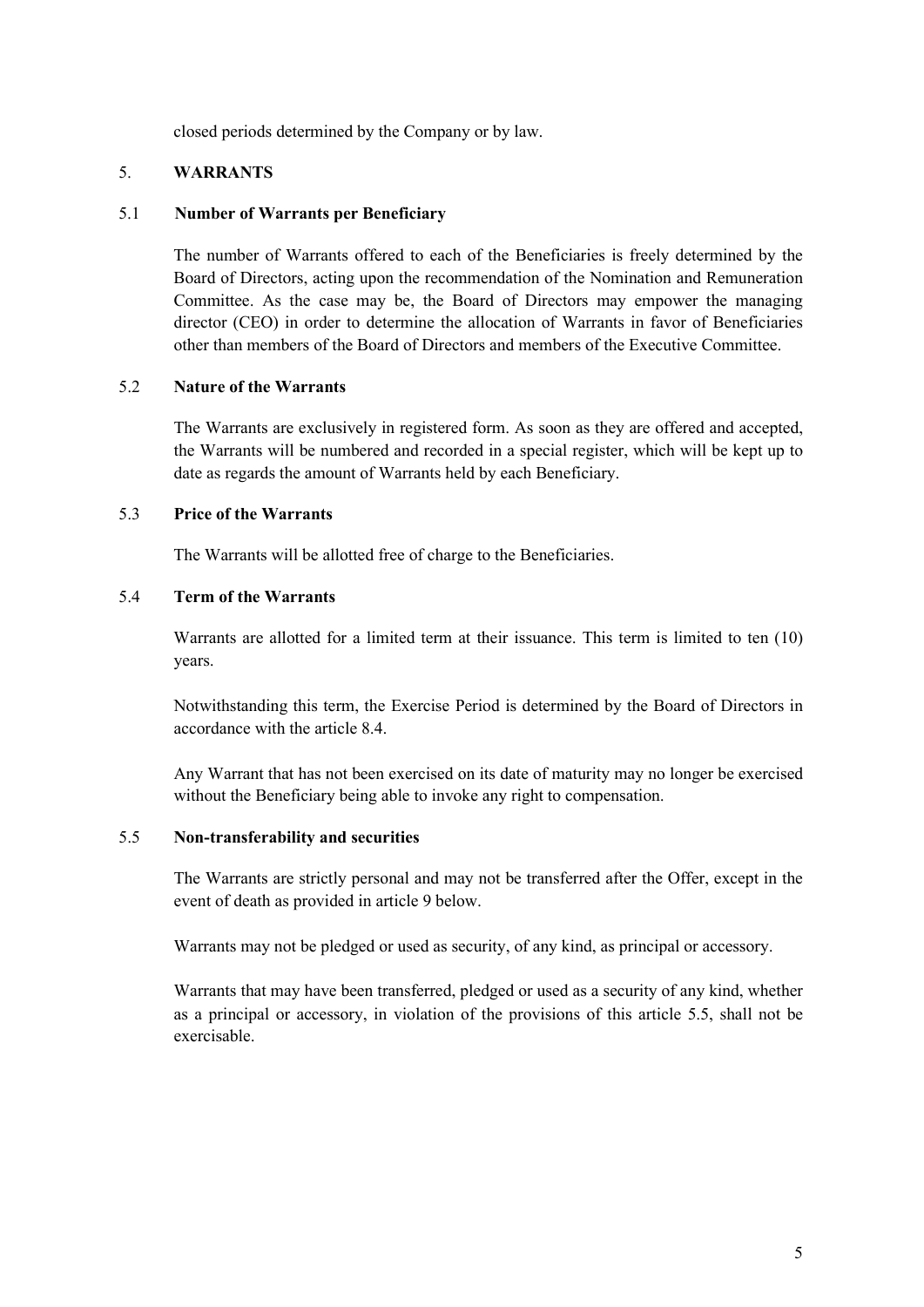#### 6. **OFFER OF WARRANTS**

## 6.1 **Date of the Offer**

The Company will send each Beneficiary a personalized Offer Letter for a number of Warrants.

The Warrants are deemed to be offered to the Beneficiaries as from the date of dispatch of the Offer Letter.

## 6.2 **Acceptance or rejection of the Offer**

The Beneficiary is free to accept the Offer, either in whole or in part, or to reject it.

A Reply Form is sent to each Beneficiary together with the Offer Letter, by which the Beneficiary notifies his decision as regards the Offer: acceptance (either in whole or in part) or rejection.

The Reply Form is delivered, completed and signed, at the latest on the date mentioned on the Reply Form, at the address mentioned therein.

The Offer of Warrants will be considered as altogether rejected if the Beneficiary did not accept the Offer in writing within sixty (60) days as from the date of the Offer, without the Beneficiary being able to claim any right to indemnification.

In case of absence of a signature, or if the Reply Form is not returned or is returned belatedly, the Offer will be considered as rejected as a whole.

From a Belgian tax point of view, the Stock Option Law considers that the Warrants are deemed to have been allotted on the sixtieth (60th) day following the date of the Offer, provided that the Beneficiary has notified in writing his acceptance of the Offer before expiry of this period. The acceptance of the Offer must be notified to the Company prior to the expiry of the sixty (60) days period referred to above, in accordance with this article 6.2, otherwise the Offer is deemed to be altogether rejected.

## 6.3 **Acceptance of the Plan**

Acceptance of the Offer by the Beneficiary entails the unconditional acceptance of the Plan.

## 7. **ACQUISITION (VESTING) OF WARRANTS**

Notwithstanding the Allocation of the Warrants to the Beneficiaries, the Warrants are acquired by the Beneficiaries, subject to compliance with the Conditions for Exercise provided for in article 8 and without prejudice to an eventual acceleration as provided under article 8.8, in accordance with the following terms: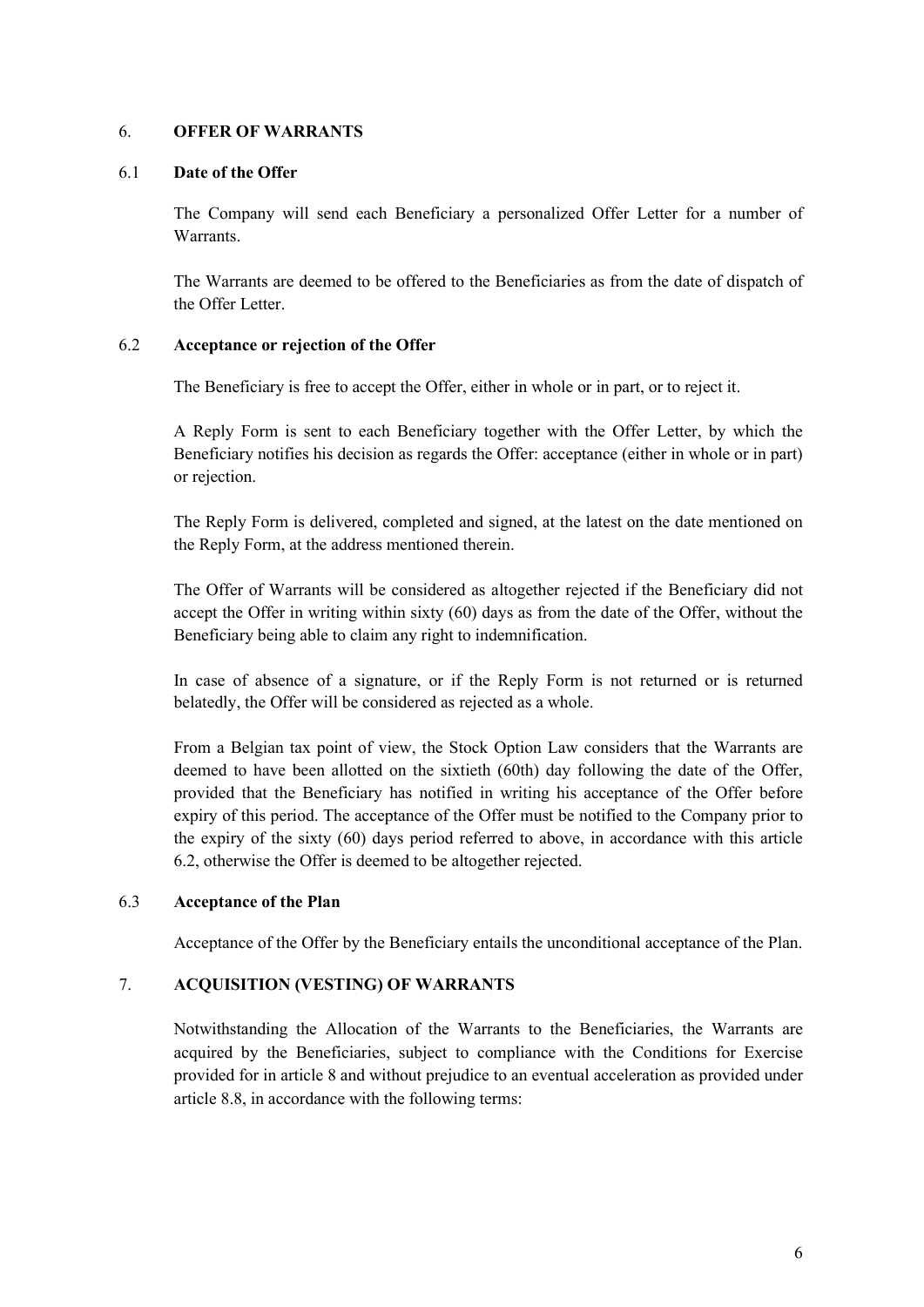- If the Beneficiary stops exercising his professional activities for the benefit of the Company before the first anniversary of the Offer, the Warrants awarded to him shall be qualified as void and they cannot be exercised anymore;
- If the Beneficiary stops exercising his professional activities for the benefit of the Company during the second year after the Offer, 33% of the Warrants awarded to him shall be considered as vested;
- If the Beneficiary stops exercising his professional activities for the benefit of the Company during the third year after the Offer, 66% of the Warrants awarded to him shall be considered as vested;
- If the Beneficiary still exercises his professional activities for the benefit of the Company after the third anniversary of the Offer, 100% of the Warrants awarded to him shall be considered as vested.

For the purposes of this article the Beneficiary shall no longer be deemed to be carrying on his professional activity for the benefit of the Company as from the date on which he issued or received a notice of termination of his employment agreement or on the date of the termination of the service agreement.

## 8. **THE EXERCICE OF WARRANTS**

#### 8.1 **Conditions for Exercice**

The exercise of Warrant is subject to Conditions for Exercise provided for in the Plan.

#### 8.2 **Exercice Price**

The Exercise Price is equal to the fair market value of the Company's shares at the time of the Offer. This value is determined by the Board of Directors and corresponds to the lower of:

- either the closing price of the Company's Share on the day before the date of the Offer;
- or the average of the thirty (30) calendar days preceding the date of the Offer of the closing price of the Company's Share.

The exercise price of each Warrant will be stipulated in the Letter of Offer to each Beneficiary.

#### 8.3 **Consequences of the Exercice**

In the event of exercise of the Warrants, the Shares issued in consideration for the exercise will be in registered or dematerialized form according to the decision of the Beneficiaries. Such Shares shall have the same characteristics as the existing Shares of the Company.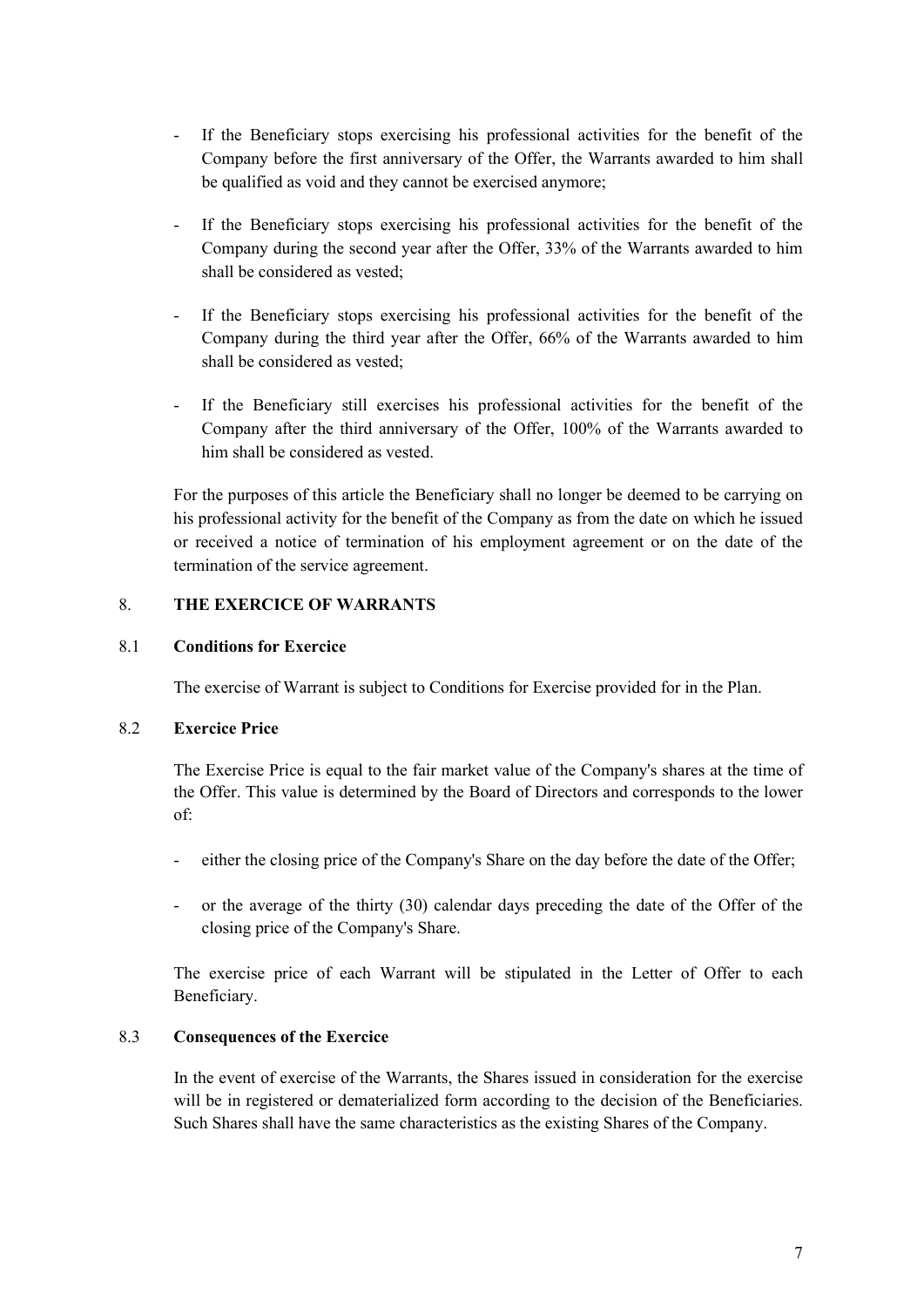## 8.4 **Exercise Period**

Without prejudice to article 8.8 of the Plan, the Exercise Period will be determined by the Board of Directors prior to each Offer of Warrants. This Exercise Period will be specified in the Offer Letter. Without prejudice to article 8.8 of the Plan, the Warrants will be exercisable between the first day of the fourth calendar year following the Offer and the last day of the tenth calendar year following the Offer (the "**Exercise Period**").

Without prejudice to the respect of the Exercise Period, and in order to streamline the exercise of the Warrants and to limit the costs associated with their exercise, the exercise of the Warrants and the corresponding capital increases may only take place during exercise windows (the "**Exercise Windows**") corresponding to the first month of each quarter during the Exercise Period.

Where relevant, the exercise of the Warrants will be recorded by notary deed within a maximum of thirty (30) days following the closing of each Exercise Window.

## 8.5 **Number of Shares per Warrant**

One (1) Warrant gives right to subscribe to (1) Share.

## 8.6 **Attendance – Good Leaver and Bad Leaver**

- 8.6.1 In the event that the employment agreement or service agreement between the Company (or one of its Affiliated Companies) and a Beneficiary (or management company of a Beneficiary) comes to an end:
	- (a) as a result of death, incapacity, retirement, termination of the employment agreement or service agreement without any serious misconduct of the Beneficiary, resignation of the Beneficiary or unilateral breach by the Beneficiary of his employment agreement or service agreement, the Beneficiary shall be referred to as "**Good Leaver**";
	- (b) for any reason other than those set forth in (a) above, including the termination of the employment or service agreement by the Company due to serious misconduct of the Beneficiary, the Beneficiary will be referred to as "**Bad Leaver**".

The qualification as Good Leaver or Bad Leaver will take place on the date of the determination of the above situation, namely on the date on which the event is brought to the attention of the parties. In this regard, the Beneficiary is referred to as Good / Bad Leaver on the date of notification of termination of his contract, even if he must then provide a notice period.

With regards to the people enjoying the status of Beneficiary because they are Director or provide products or services to the Company as a self-employed but on a regular basis (or, when appropriate, via a management or services company), the words "dismissal or revocation" and "voluntary termination" refer to the various hypotheses in which a contract for the delivery of these products or services is being terminated permanently either by the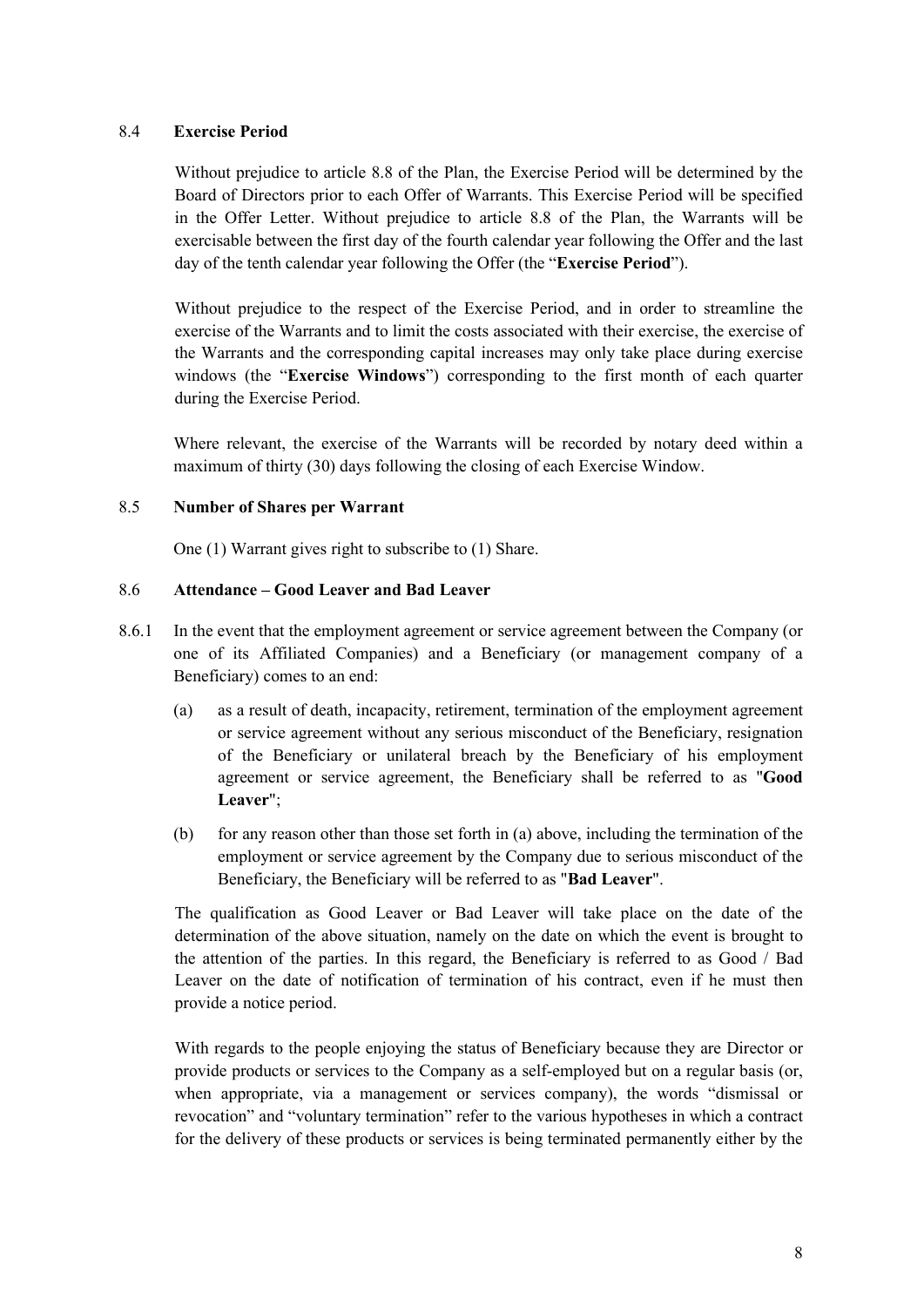Company or by the Beneficiary or the management or services company. The words "serious misconduct" refer to the hypothesis in which this termination is based on a serious breach by the Beneficiary or the management or services company of their contractual obligations. An interruption of more than six (6) months in the delivery of the products or the services is considered as a permanent termination.

In case the labor contract is suspended for more than six (6) months in total, the consequences of said suspension on the rights related to the Warrants granted by the Company will be determined individually by the Company.

8.6.2 Notwithstanding the realization of the vesting provided for in article 7 of the Plan, Warrants can no longer be exercised in the event that the Beneficiary is considered to be a Bad Leaver prior to the exercise of the Warrants.

#### 8.6.3 **Terms of Exercise**

A Beneficiary willing to exercise its Warrants will specify, upon their exercise, the numbers of the Warrants that he intends to exercise. In situations where the Beneficiary does not specify the numbers, the Beneficiary will be deemed to have exercised its Warrants in the chronological order in which they were allocated, from the oldest to the most recent.

The Warrants can be exercised upon delivering an Exercise Form to the Company, for the attention of the Board of Directors. The Exercise Form can be (i) delivered in person with delivery receipt, (ii) sent by registered mail or (ii) faxed with immediate confirmation by registered mail.

The Exercise Form must be completed in full and signed by the Beneficiary, and must mention the number of Warrants that the Beneficiary intends to exercise.

#### 8.7 **Terms of payment**

The payment shall be made by bank transfer of the Price of Exercise of all exercised Warrants to the Company's account as indicated by the latter in the Exercise Form.

The Beneficiary shall have a period of ten (10) days as from the sending of the Exercise Form to proceed with the payment.

#### 8.8 **Acceleration of the vesting and exercise of the Warrants**

Notwithstanding the delays and periods provided under articles 7 and 8.4 of the Plan, the Warrants can be immediately exercised by the Beneficiaries in the following situations: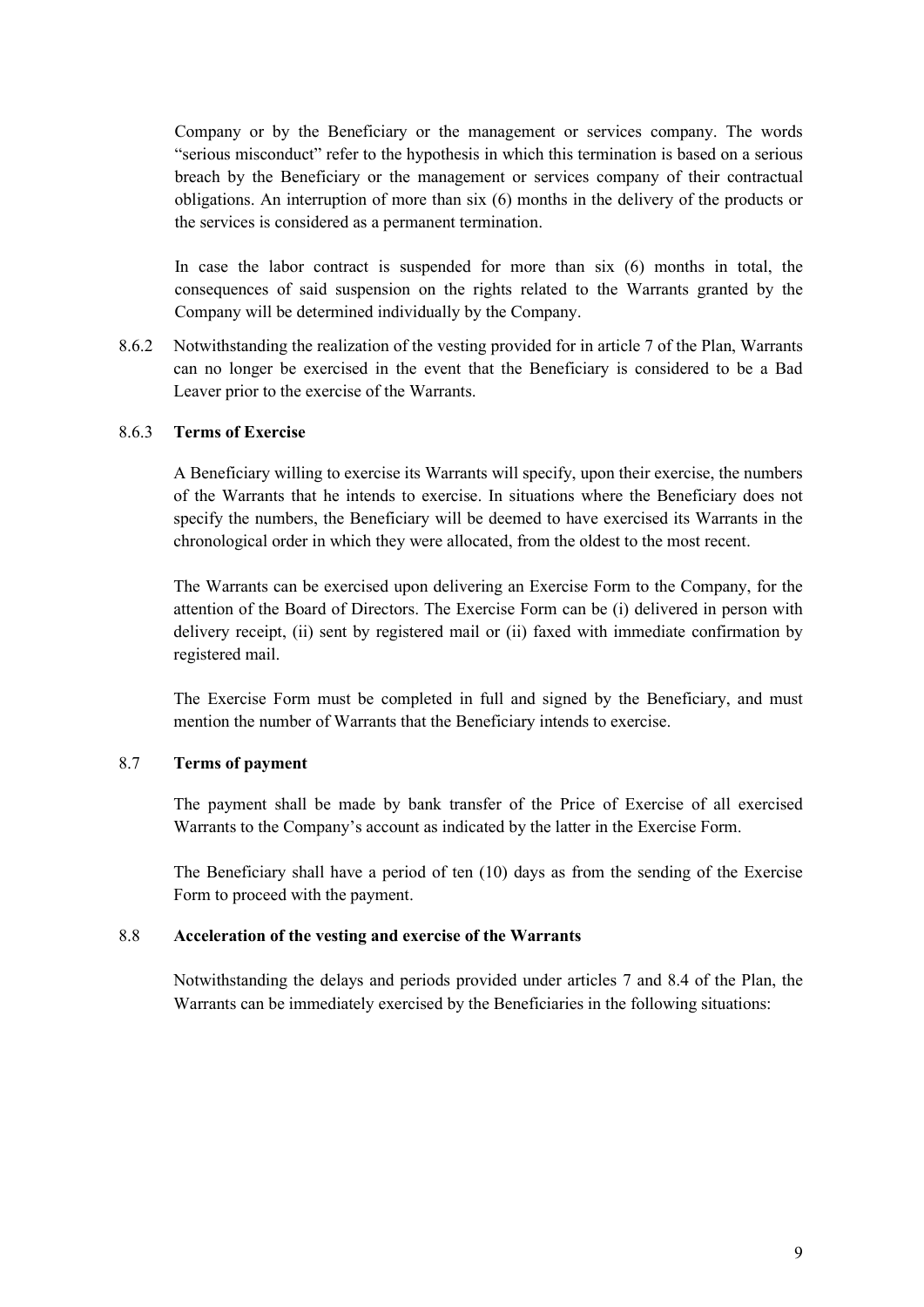- (a) Share capital increase in cash without restriction or cancellation of the preferential rights of the existing shareholders;
- (b) Takeover bid on the Shares of the Company as of the announcement of the public offer by the FSMA;
- (c) Change of control on the Company;
- (d) Conclusion of a "Strategic Partnership" with an important industrial actor, active in the life-science sector, and if the "Strategic Partnership" is qualified as such by the Board of Directors.

As soon as possible and from the occurrence of one of these events at the latest, the Company shall notify the Beneficiaries in order to allow them to exercise their Warrants for a minimum ten (10) days period since notification. If the Warrants are not exercised during these ten (10) days period they will only be exercised under the conditions provided by articles 7 and 8.4 of the Plan.

The new shares issued further to the exercise of the Warrants under the present article 8.8 can be, upon decision of their holder, immediately dematerialised, listed and traded on the market.

The eventual tax consequences of the acceleration of the vesting and exercise will be borne by the concerned Beneficiaries.

#### 9. **DEATH OF THE BENEFICIARY**

In the event of the death of the Beneficiary, its Warrants can be exercised by its designated legal successors. Successors and assigns are subject to the same rules than the Beneficiaries.

In the event of the death of the Beneficiary prior to the exercise of Warrants, the provisions of article 7 (vesting) will not be applicable. Legal heirs will therefore be able to exercise 100% of the Warrants that were allocated to the deceased Beneficiary.

The rules of succession will be followed. However, where they are several legal heirs or where bare property rights/usufruct have been separated, a sole representative of the succession will be appointed by the successors and assigns for the purpose of exercising the Warrants.

The Company reserves the right to suspend the right to exercise the Warrants as long as this appointment has not taken place and as long as it has not been duly notified.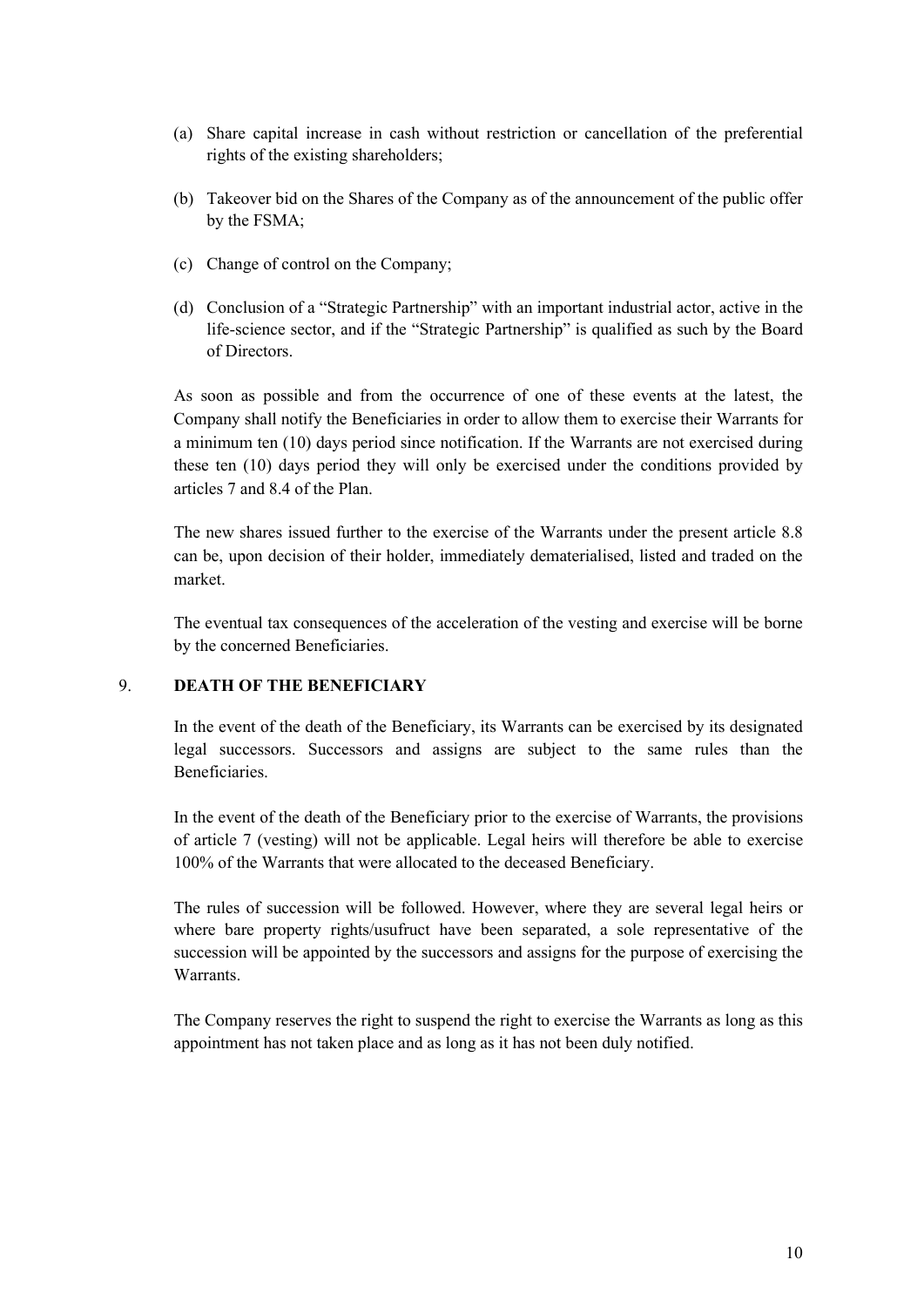## 10. **NATURE OF THE SHARES ISSUED UPON THE EXERCISE OF THE WARRANTS**

#### 10.1 **Nature of the Shares**

The Shares are shares identical to the other shares issued by the Company.

#### 10.2 **Rights attached to the Shares**

The Shares issued upon the exercise of the Warrants will benefit from the same rights and advantages (including voting rights) than the existing Shares of the Company.

#### 10.3 **Transferability of the Shares**

The transfer of Shares is subject to the terms and conditions defined in the articles of association of the Company.

#### 11. **OPERATIONS AUTHORISED**

Without prejudice to the legally prescribed exceptions, the Company may pass all resolutions that it deems necessary in relation to its capital, its articles of association or its management. Such resolutions may include, amongst others, capital reduction, with or without reimbursement for the shareholders, a capital increase by way of incorporation of reserves whether or not with the issue of new shares, a capital increase in kind, a capital increase in cash with or without restriction or cancellation of the preferential subscription rights of the shareholders, the issuance of profit shares, convertible bonds, preferred shares, bonds cum warrants or conventional bonds or warrants, an amendment the provisions of the articles of associations with regards to the distribution of the profits or the (net) liquidation proceeds or other rights attached to the common shares, a splitting of shares, a payment of dividend in shares, the dissolution of the Company, a legal merger, a legal demerger or a contribution or transfer of a universality or a branch of activity whether or not combined with the exchange of shares. The Company may pass such resolutions even if these implied or may imply that the benefits for the Warrant holder arising from the issuance and the Warrant exercise provisions or the law may be reduced unless such reduction is, in an obvious way, the sole objective of such a resolution.

However, in the event of a merger or demerger, the Board of Directors has an obligation of means to ensure that the Warrants outstanding at the date of these transactions are adjusted in accordance with the exchange ratio applied to the Company's existing shares.

Moreover, in case of a capital reduction or any similar transaction resulting into a decrease of the Company's equity as a result of a decision of the shareholders taken by the general assembly, the exercise price of the Warrants may be modified by decision of the Board of Directors notified to the Beneficiaries in order to compensate for the loss of value resulting from the equity decrease. The possible amendment will be applicable as soon as the Beneficiaries have been notified, without them having to formally accept it.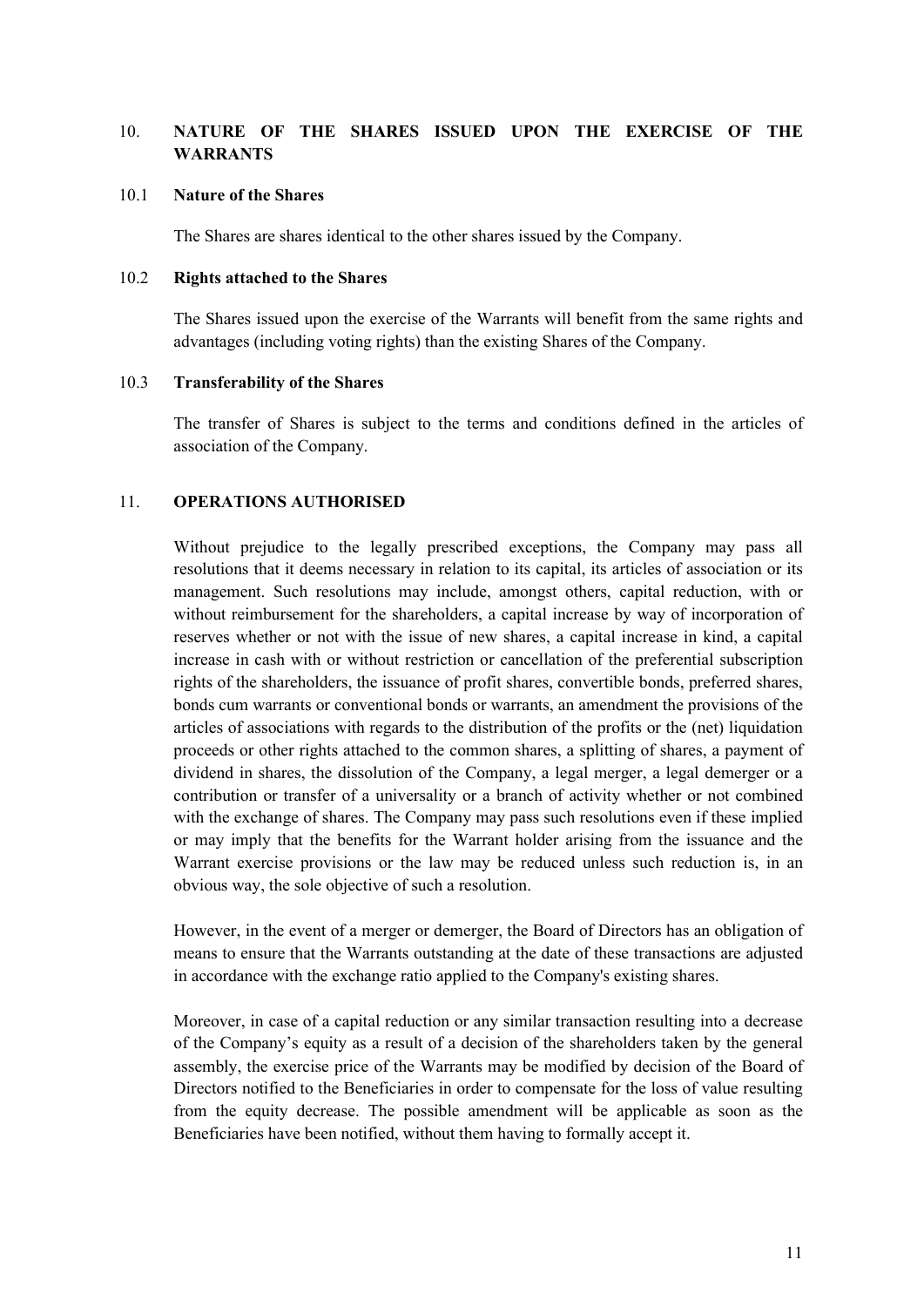Finally, the number of shares corresponding to the Warrants will be adjusted to reflect and take into account any increase or decrease in the number of shares of the Company resulting from a demerger or regrouping, as the case may be.

#### 12. **COSTS**

#### 12.1 **The Company**

All costs associated with the issue of Warrants will be borne by the Company.

If the underlying Shares are delivered on a securities account, the subscribed Shares will be delivered free of charge insofar as the account is being held at a financial institution in Belgium.

## 12.2 **The Beneficiaries**

Nihil.

## 13. **INTERPRETATION OR AMENDMENT OF THE PLAN**

The Board of Directors is competent for making any decision deemed useful or necessary in order to interpret, amend or implement the Plan in compliance with all applicable laws. Any decision having legal effect will be communicated in writing to the Beneficiaries concerned.

## 14. **INFORMATION OF BENEFICIARIES**

The Allocation of Warrants is not, on the part of the Company, an incentive or a recommendation to subscribe to the Warrants, nor to exercise them subsequently. The Beneficiaries are consequently invited to inform themselves and, as the case may be, to be advised to make decisions likely to have a significant effect on their assets.

The Company cannot be held liable for any damage or losses possibly incurred by the Beneficiaries on account of their participation to the Plan.

## 15. **INVALIDITY OF A PROVISION**

The invalidity or unenforceability of one of the provisions of the present Plan does not affect in any manner the validity or enforceability of the other provisions of the Plan. In such cases, the invalid or unenforceable provision will be replaced by another equivalent provision, valid and enforceable, with a similar economic effect for the parties concerned.

#### 16. **NOTIFICATIONS**

Any notification to the holders of Warrants will be made to the address mentioned in the subscription rights register of the Company. Any notification to the Company or Board of Directors will be duly carried out to the address of the registered office of the Company.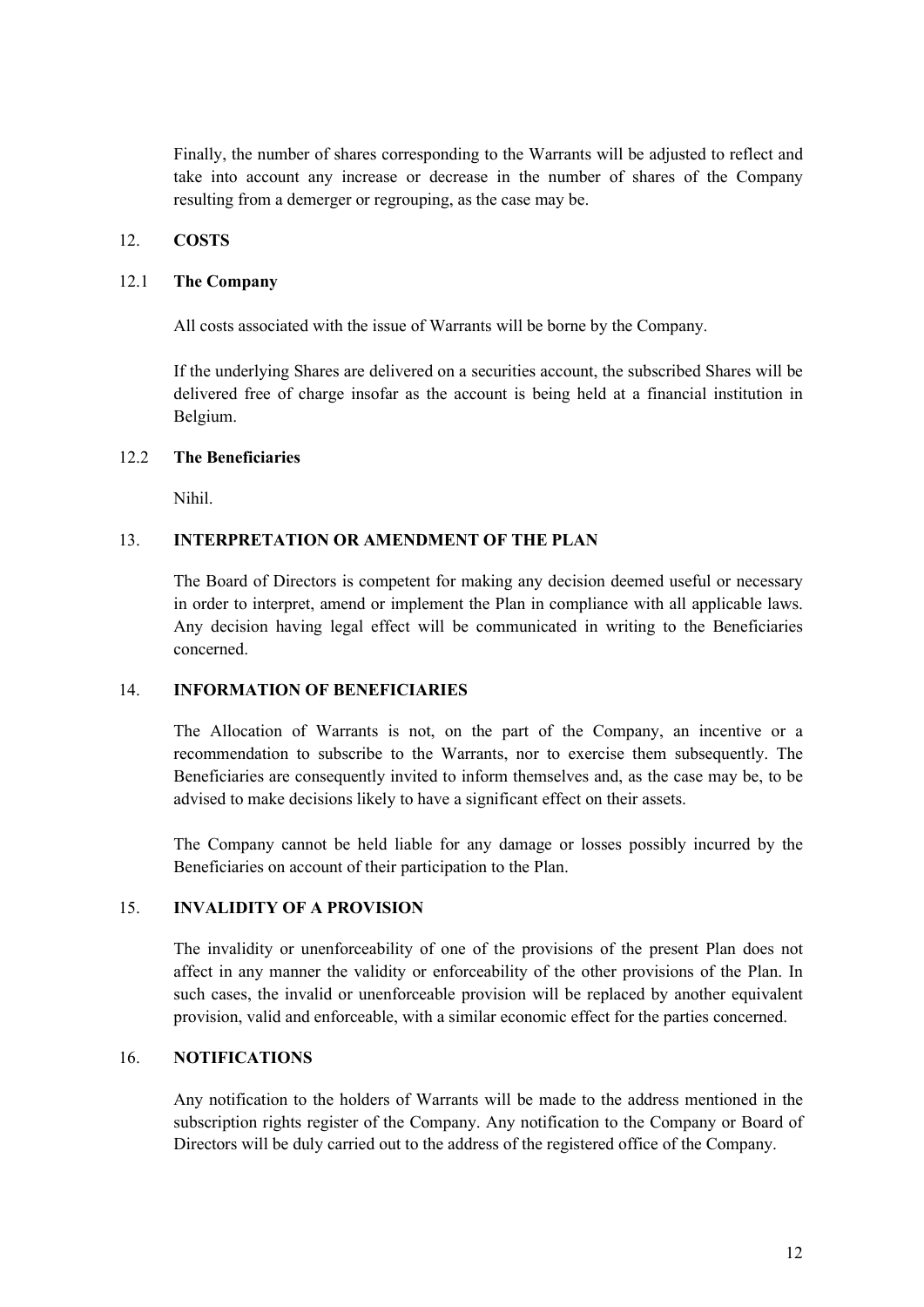Any changes of address must be notified in compliance with the present provision.

## 17. **APPLICABLE LAW AND JURISDICTION**

## 17.1 **Applicable law**

The Plan and the Warrants are governed by Belgian law.

## 17.2 **Jurisdiction**

Any dispute arising out of the interpretation, execution, application, validity or resolution of the Plan shall be subject exclusively to the court of the judicial district of the registered office of the Company.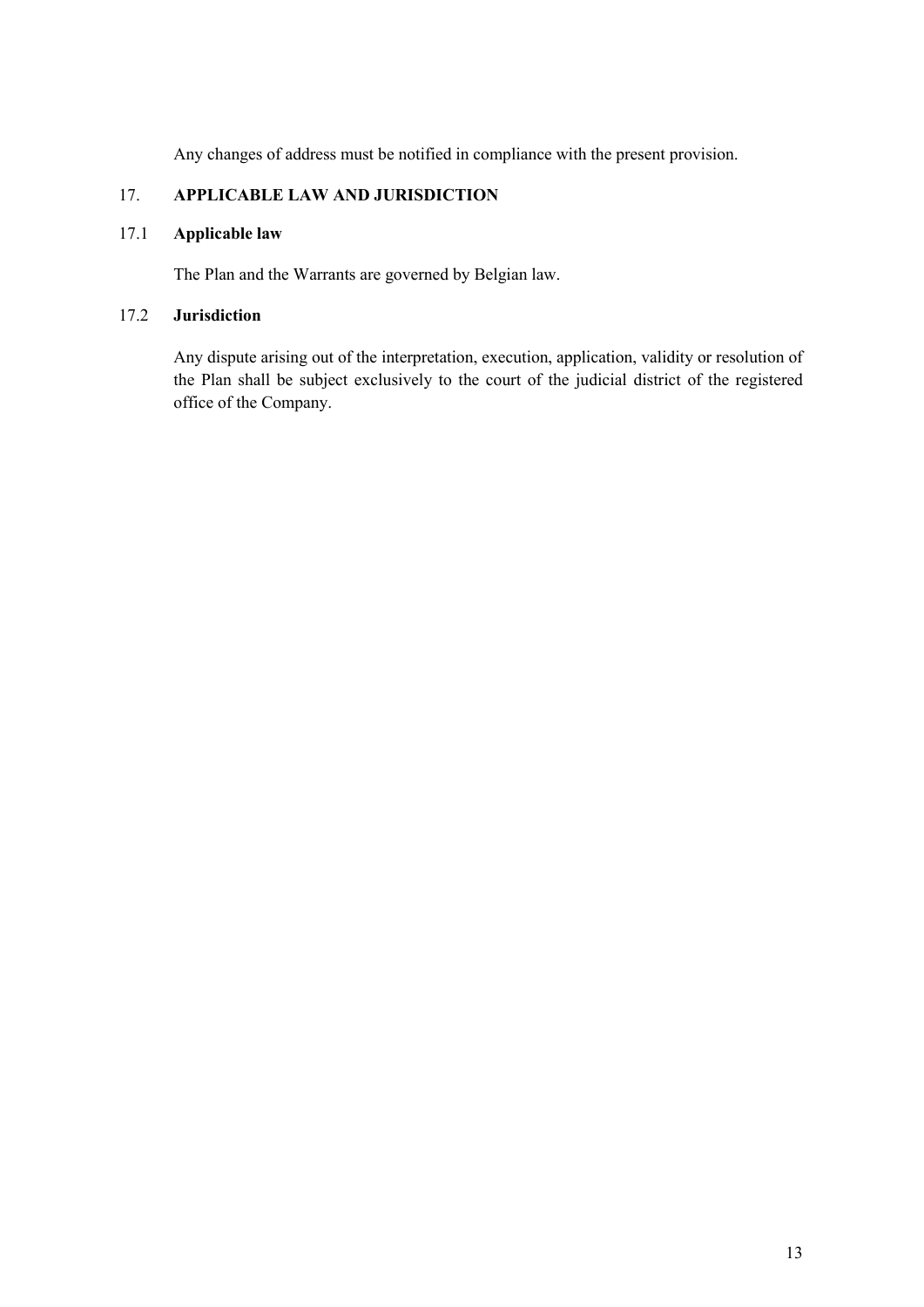## **Annex 1 – Offer Letter**

## [**Date**]

## **Re : Offer of Warrants**

The Company Celyad Oncology SA is pleased to offer you [●] Warrants, at a price of exercise of [●] EUR per Warrant.

The terms governing these Warrants are contained in the Plan, a copy of which is enclosed.

The Exercise Period is: [●].

By way of indication, you shall note that the value of the Shares which will be taken into account for the calculation of the taxable benefit, in particular for the determination of the professional withholding tax by the Company, amounts to [●] EUR per Warrant.

The Reply Form annexed hereto must be sent within sixty (60) days as from the Offer, completed in full and signed, to Celyad Oncology SA, for the attention of the Board of Directors.

Please bear in mind that, in the absence of a signature, in the absence of a delivery or in case of tardy delivery of the Reply Form, the Warrants will be deemed to be refused in their entirety.

Sincerely yours,

Celyad Oncology SA,

 $\overline{\phantom{a}}$  , where  $\overline{\phantom{a}}$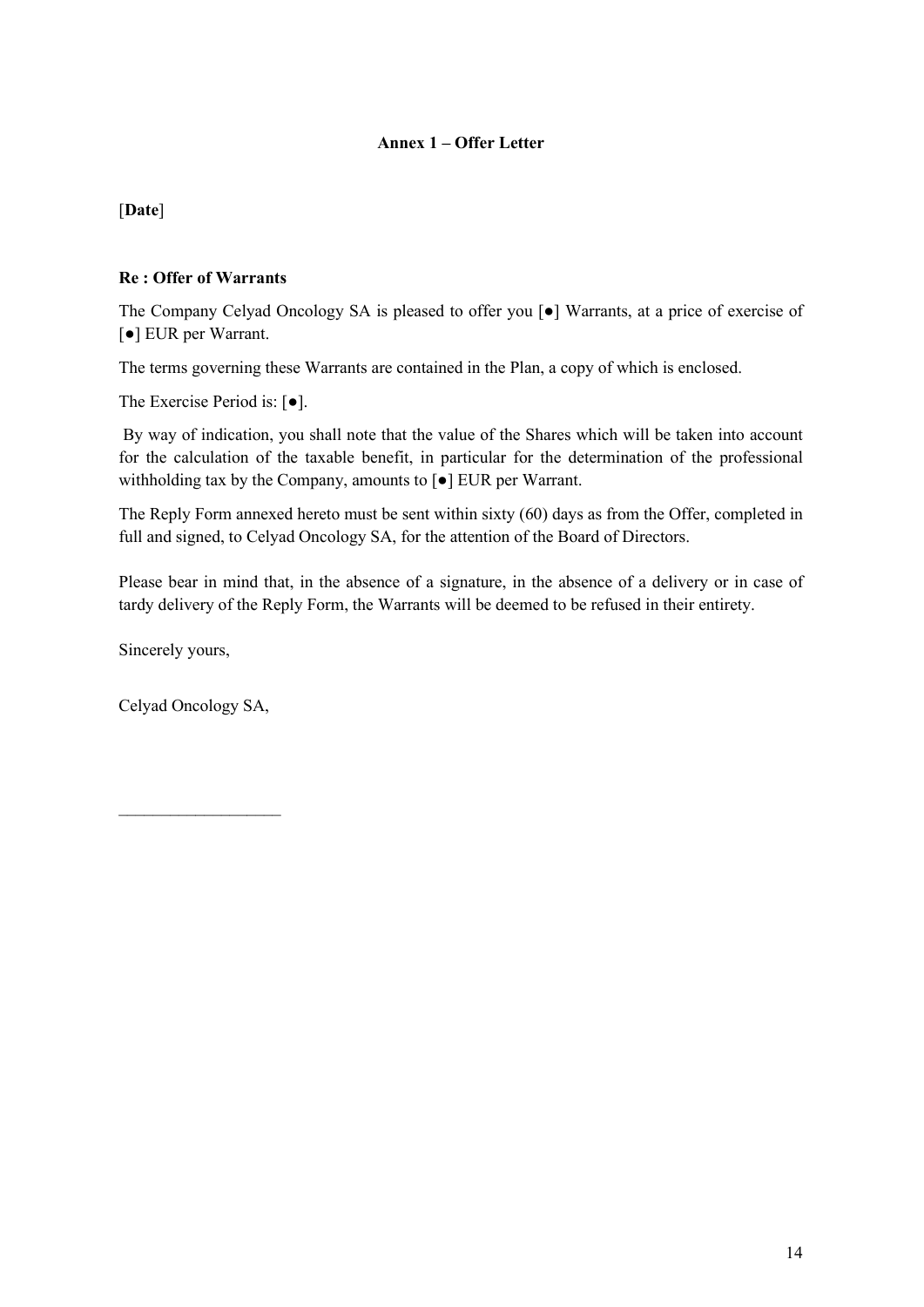## **Annex 2 – Reply Form**

#### **Allocation**

The undersigned ………………………….…………………………. (*NAME*)

Domiciled in :

………………………….………………………….…………………………………… ……….………………………….………………………….…………(*FULL ADDRESS*)

hereby declares that he/she is aware of the incentive Plan put in place by the Company Celyad Oncology SA and accepts the terms and conditions of the Offer as provided for in the Plan.

The undersigned hereby notifies its decision as regards the Allocation dated …………………………. (*DATE*).

He/She declares that :

- he/she accepts the …………… Warrants offered
- he/she accepts …………… of …………… Warrants offered
- refuses all …………… Warrants offered

*(Complete and delete as appropriate)*

The undersigned acknowledges that:

 $\overline{\phantom{a}}$  , where  $\overline{\phantom{a}}$  , where  $\overline{\phantom{a}}$  , where  $\overline{\phantom{a}}$ 

- the acceptance of the Offer of Warrants is a taxable benefit and that he/she will be for the payment of taxes in connection with the Warrants;
- the Price of Exercise of the Warrants is set at [●] EUR per Warrant;
- each Warrant allows for the subscription to 1 Share Celyad.

Done in ………………… on ………………………….

Signature

**Important:** 1) This document must be sent to [●] before [●], duly completed and signed.

2) Failing to send or sign this document in a timely manner will cause the Warrants to be deemed to be all refused.